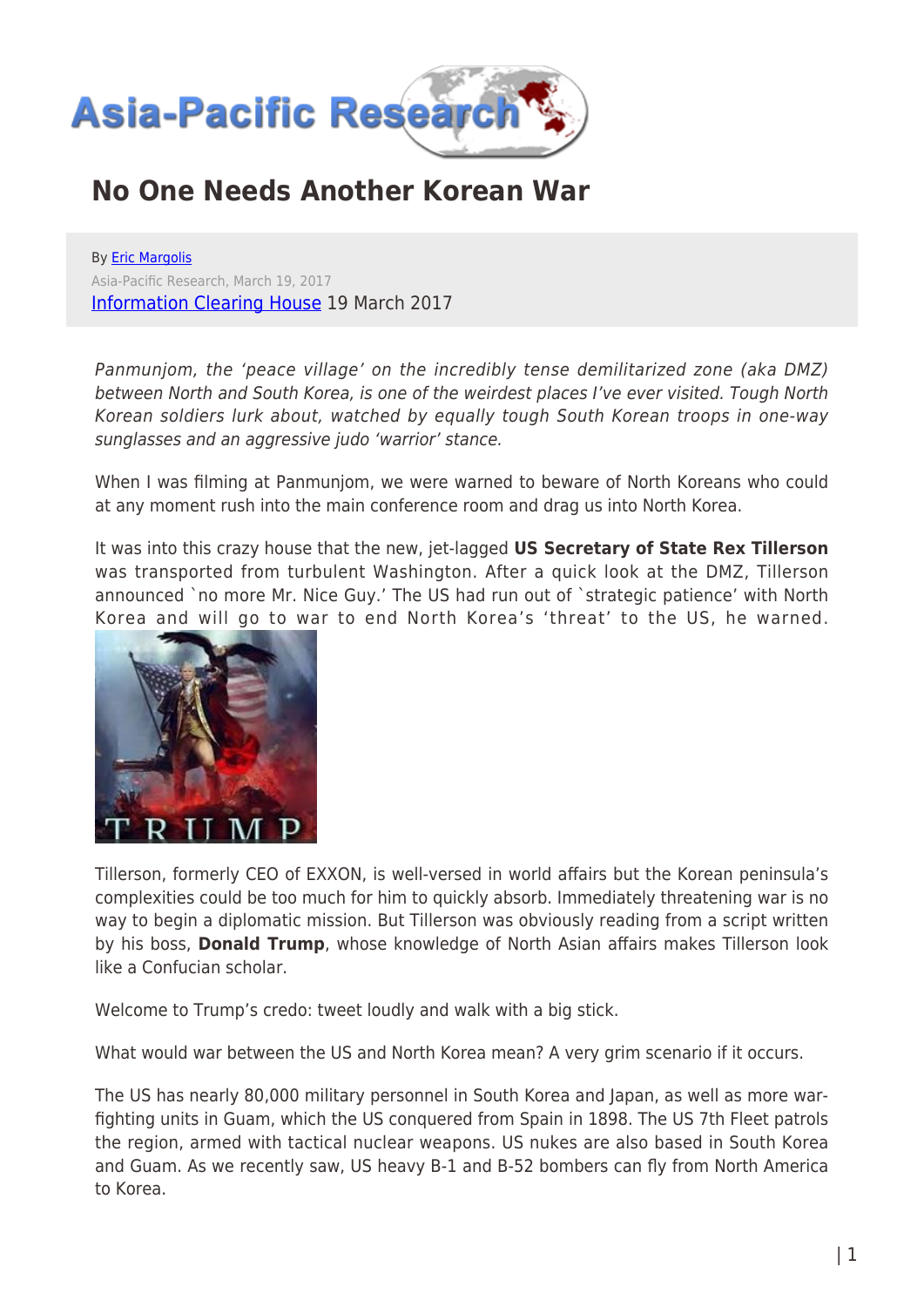South Korea has a formidable, 600,000-man army equipped with state of the art weapons. I've been up on the DMZ with the 2nd ROK division. As an old soldier, I was very impressed by their skill and warlike spirit.

North Korea's one million-man armed force is large, but obsolescent. Its great strength in heavy artillery partly compensates for its totally obsolete, 1960's vintage air force. Key combat elements of the DPRK army are dug deep into the rocky hills just north of the DMZ, with thousands of heavy North Korean guns facing south. In the event of war, the North claims it will destroy South Korea's capitol, Seoul, that is only 30km away and has 20 million residents.

US estimates of war in Korea, made a decade ago, suggest America would incur 250,000 casualties in a war that would cost one million Korean deaths. That's why the US has shied away from direct attack on North Korea. Unlike Iraqis, Syrians, Libyans and Somalis, North Koreans know how to fight back and are amply armed for a defensive war.

The US would certainly be tempted to use tactical nuclear weapons against North Korean troops and guns deeply dug into the mountainous terrain. Without them, air power, America's usual trump card, would lose much of its destructive potential. No doubt, all North Korea would be ravaged by US air power, as it was during the 1950's Korean War. South Korea plans massive air, missile and commando attacks on North Korean military HQ and against leader **Kim Jung-un**'s hideaway.

US war plans call for amphibious landings along North Korea's long, vulnerable coastline. This threat forces the North to deploy large numbers of regular army and militia troops on both coasts.

North Korea's air force and little navy would be vaporized on the first day of hostilities. But it is likely that the DPRK would be able to fire a score or more of medium-ranged missiles at Japan. If the war goes nuclear, Japan looks almost certain to suffer nuclear attack, along with Guam. Tokyo and Osaka are prime targets.

North Korean forces might be able to push south to Seoul, but likely no further in the face of fierce attacks by US and South Korean air power operating from bases further south. The North's powerful commando force of some 100,000 troops would attack key South Korean targets, including its vital air bases shared with the US. Such raids would be highly disruptive but not decisive unless the DPRK used chemical and/or biological weapons to shut down South Korea's air bases and its ports at Busan and Inchon.

The US and South Korea could certainly win such a war but it would be very bloody and expensive. There would be the threat of Chinese military intervention if it appeared the US was about to occupy North Korea. Russia is right next door.

Secretary Tillerson, please leave war threats to the generals and start practicing some active diplomacy with the North. If ever a war was not needed, it's here.

*Eric S. Margolis* is an award-winning, internationally syndicated columnist. His articles have appeared in the New York Times, the International Herald Tribune the Los Angeles Times, Times of London, the Gulf Times, the Khaleej Times, Nation – Pakistan, Hurriyet, – Turkey, Sun Times Malaysia and other news sites in Asia. https://ericmargolis.com